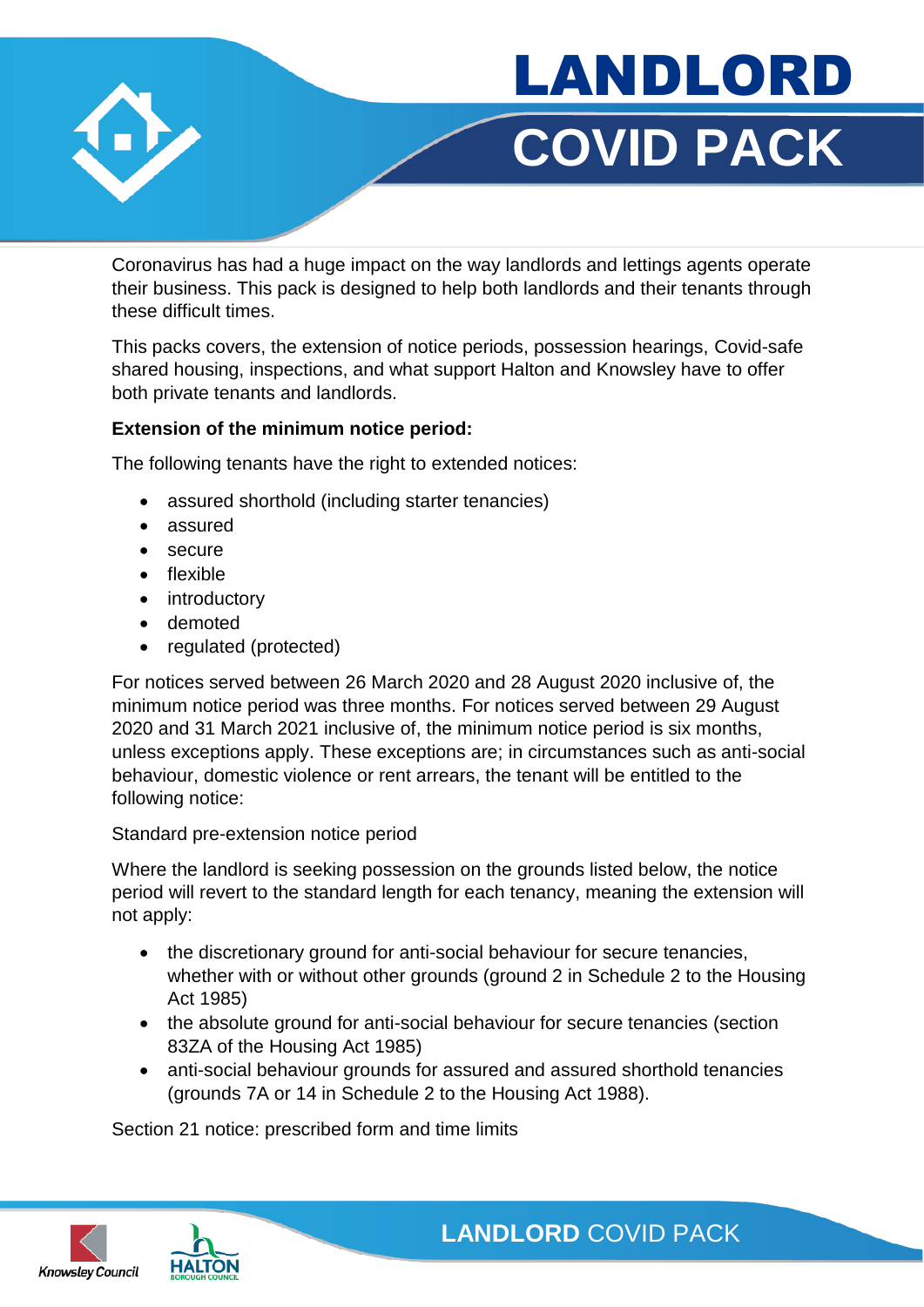From 29 August 2020, assured shorthold tenants are entitled to a minimum six months' section 21 notice. Section 21 of the Housing Act 1988 has been amended to extend the period in which the landlord can start possession proceedings from six to ten months after the service of a section 21 notice. From 2 September 2020, landlords must use the updated form 6A which reflects the six-month minimum notice period and the ten-month time limit for taking court action. Please click [here](https://www.gov.uk/government/news/government-has-changed-the-law-so-most-renters-have-a-6-month-notice-period) for more information.

## **Suspension of possession proceedings and reactivating proceedings**

On 21 August 2020, the government announced that the stay to possession proceedings under Part 55 would continue until 20 September 2020. On 22 August 2020, rule 55.29 of the Civil Procedure Rules was amended to provide for possession proceedings that started on or before 19 September 2020 to be stayed until 20 September. Initially, the stay applied from 27 March 2020 until 25 June 2020, and was later extended until 23 August 2020.

Covered by the stay:

- applications for a possession order, including variations
- applications to enforce a possession order by a warrant or a writ
- appeals of possession orders.

Not covered by the stay:

- claims for injunctions (injunctive relief)
- claims against trespassers to which rule 55.6 CPR applies
- applications for interim possession orders (IPO) against squatters
- applications for case management directions where the parties are in agreement.

The stay protected all tenants and contractual licensees with basic protection. However, excluded occupiers, including lodgers and those in interim accommodation awaiting a decision on their homeless application, do not benefit from the stay because they are excluded from the right to a court order.

### **Possession proceedings:**

Following the ending of the stay on possession proceedings on 20 September 2020, claimants and defendants can apply to reactivate proceedings from 21 September 2020.

For more information about how possession proceedings are affected, see the page Court and tribunal hearings. Further information is also available [here.](https://www.gov.uk/government/publications/understanding-the-possession-action-process-guidance-for-landlords-and-tenants/understanding-the-possession-action-process-a-guide-for-private-landlords-in-england-and-wales)

### **Repairs and safety:**

During the coronavirus pandemic, the landlords' statutory repairing obligations remain unchanged, however delays in carrying out the work required may be inevitable. The revised non-statutory guidance for landlords and tenants includes the following advice:



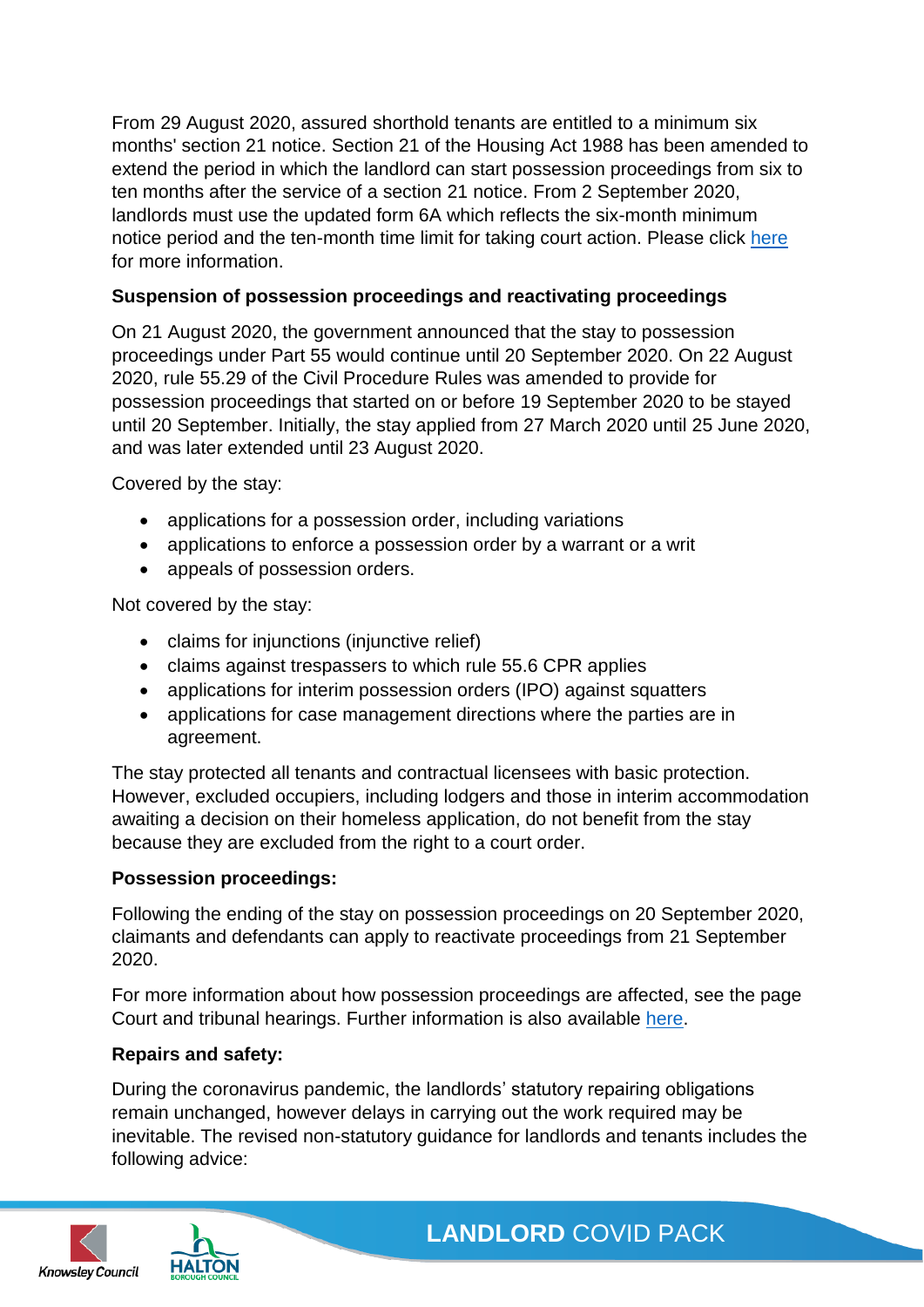- tenants should inform their landlord early about any problems in the property
- unless the tenant is shielding or self-isolating, they can allow their landlord or the landlord's representative access to the property for the purpose of routine inspections, repairs and planned maintenance
- no work should be carried out in the homes of those who are shielding or selfisolating, unless it is necessary to remedy a direct risk to them or the household
- tradespeople can visit people's homes to carry out any work or maintenance provided they follow the guidance for professionals working in people's homes
- nobody can be removed from their home because of the virus
- landlords are not responsible for providing alternative accommodation for tenants if others in the property contract the virus.

The local authorities' powers and duties in relation to enforcement of housing standards remain unchanged during the coronavirus pandemic.

## **Temporary changes to Right to Rent checks:**

From 30 March 2020, the Home Office has temporarily suspended the requirement to check the original documents as part of the right to rent checks. Landlords are not required to see original documents and are advised to accept scanned copies or photographs of the original documents sent via email or a mobile app and arrange to check the prospective tenant's identity via a video call. The guidance also provides information on retrospective checks once the COVID-19 emergency measures end. For more information please click [here.](https://www.gov.uk/guidance/coronavirus-covid-19-landlord-right-to-rent-checks)

### **Gas safety**

The Gas Safe Register (GSR) guidance currently states that GSR inspections will only take place in high risk scenarios.

The revised non-statutory guidance for landlords and tenants emphasises the importance of gas safety checks and advises that landlords should take all reasonable steps to carry out the annual checks. If the tenant is shielding of selfisolating, the check may be postponed until it is safe to carry it out, unless there is a direct gas safety risk to the tenant.

With the current full lockdown across England inspections and works should only be carried out in an emergency. We will update you with more information on inspections when this changes.

### **Covid safe shared accommodation**

As a landlord or agent you should take steps to limit the possibility of transmission and help make tenants feel safer:

- You should make arrangements for the cleaning and disinfecting of surfaces like front-door handles, as well as common rooms and laundry rooms. You could also have hand-sanitizer located around the property
- Ventilate shared kitchens, bathrooms and sitting areas as much as possible
- Consider the use of a rota system for using all shared facilities



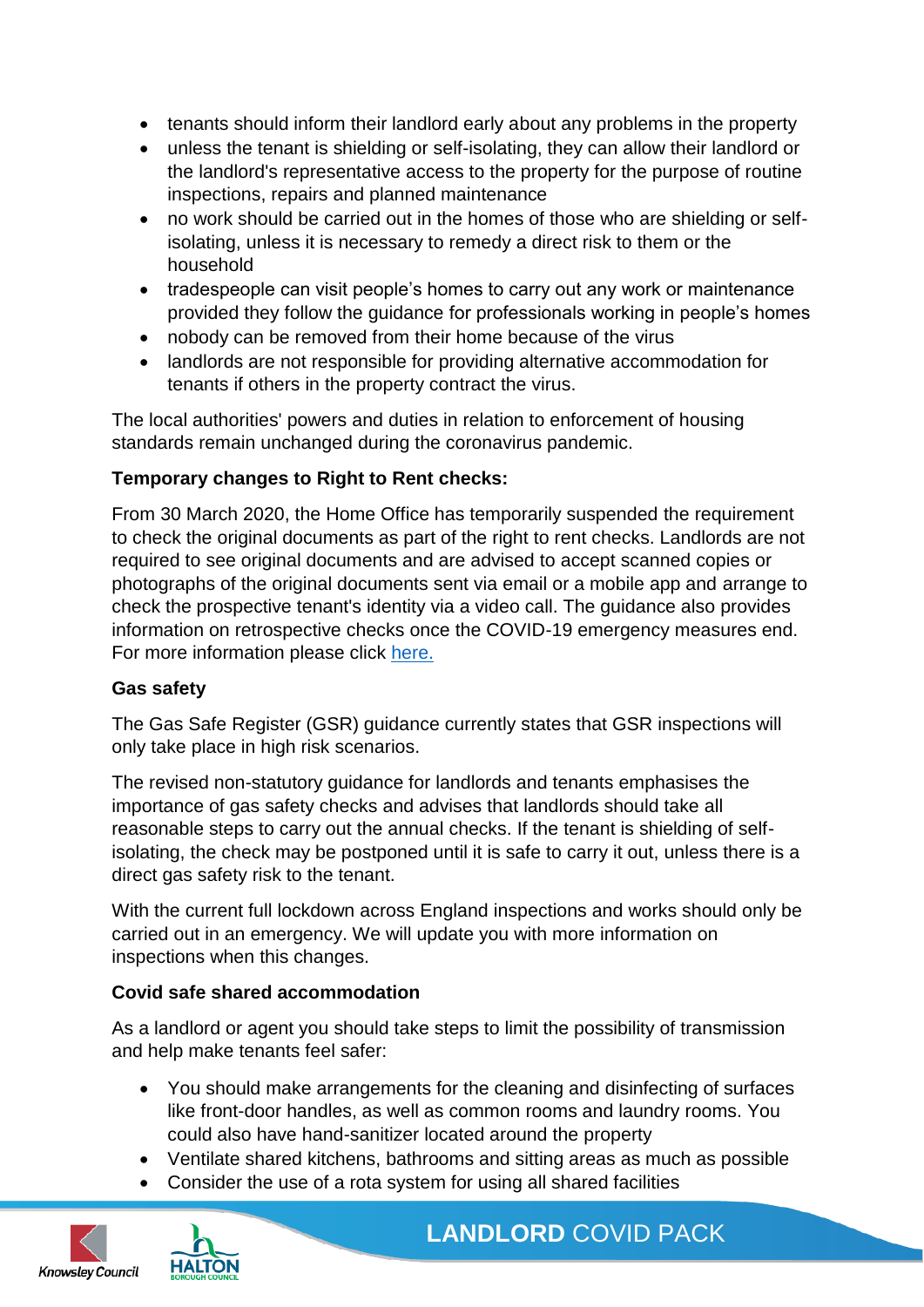- All residents in the house need to clean the bathroom and kitchen after each use by wiping surfaces they have come in contact with
- Post the Public Health England self-isolation poster in common areas of your **HMOs**
- Familiarise yourself with the Public Health England guidance on decontaminating your HMOs should tenants become sick with COVID-19
- If you need to cancel cleaning services due to a tenant self-isolating, supply tenants with additional cleaning materials
- Tenants have been advised on how to treat and store suspect waste from persons in the house showing symptoms - waste should be double bagged and stored for 72hrs and not in a communal area before disposal
- Make sure that all statutory legislation is applied as much as it can be

Keep in mind that your residents will be looking to you for advice on what to do, especially in extreme circumstances like quarantine. One of the best things you can do is stay calm, be prepared, and help educate your tenants.

Current guidance from Public Health England advises that any personal waste (such as used tissues and cleaning cloths) from households where someone is showing symptoms of the Coronavirus should be stored securely in disposable rubbish bags. These should be placed into another bag, tied securely and kept from other waste for 72 hours before being put in your bin for collection.

All other household waste can be disposed of as normal.

# **Support in Knowsley:**

The Knowsley Landlord Accreditation Scheme:

This is a free scheme designed to support good landlords who have property within Knowsley, you do not have to be a Knowsley resident to sign up for this scheme. Please find more information [here.](https://www.knowsley.gov.uk/landlords)

Affordability assessments and payment plans:

Many tenants have found themselves furloughed, redundant or struggled financially in other ways during coronavirus. Knowsley Council has set up a free affordability assessment and payment plan service for your tenants who are struggling with payments, click [here.](https://www.knowsley.gov.uk/residents/housing/support-for-private-landlords/support-during-coronavirus)

Payment support:

Tenants who need to self-isolate and are on low income can apply for a test and trace support payment for up to [£500](https://www.knowsley.gov.uk/residents/apply-for-test-and-trace-support-payment)

Foodbanks in Knowsley:

<https://www.trusselltrust.org/get-help/find-a-foodbank/knowsley/>

<https://knowsley.foodbank.org.uk/>

<https://bighelpproject.com/knowsley-foodbank>